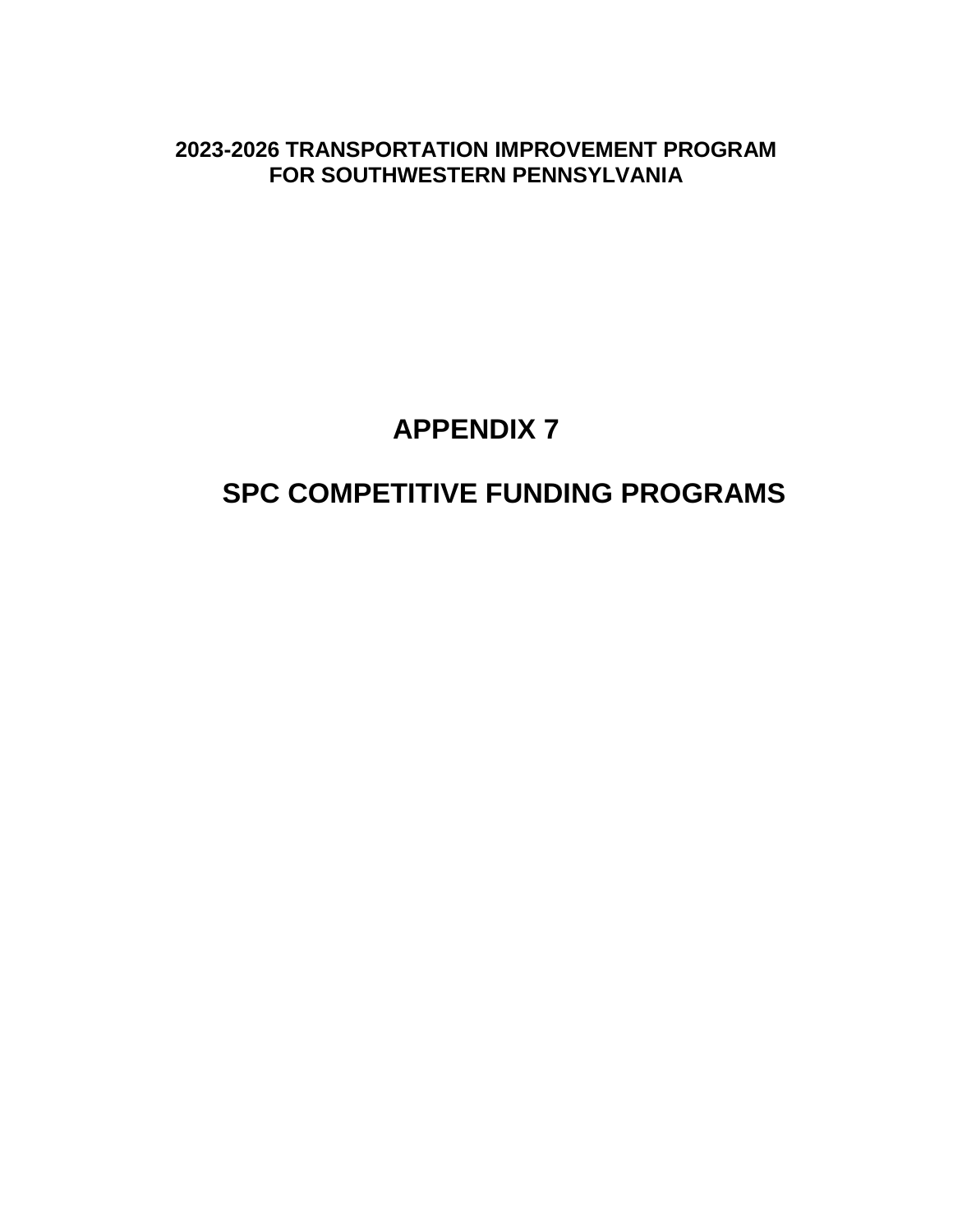## **Appendix 7: SPC Competitive Funding Programs**

The Southwestern Pennsylvania Commission administers a number of dedicated, federal competitive funding programs that assist in advancing the vision, policies and strategies found in *SmartMoves for a Changing Region* – the region's adopted long range transportation plan.

Candidate projects for each program are reviewed and evaluated by committees comprised of SPC Planning Partners and PennDOT staff and are competitively recommended for funding. Refer to Section 4: TIP Development Process - SPC Competitive Programs for details on process and project selection.

Three SPC programs are described in the following pages:

- Transportation Alternatives Set-Aside (TA) Program
- Livability Through SMART Transportation (SMART) Program
- Congestion Mitigation and Air Quality (CMAQ) Program

#### **Transportation Alternatives (TA) Set-Aside Program**

The federal TA Set-Aside Program provides funding for programs and projects defined as transportation alternatives, including on- and off-road pedestrian and bicycle facilities; infrastructure projects for improving non-driver access to public transportation and enhanced mobility; community improvement activities; environmental mitigation; recreational trail program projects; and, safe routes to school projects

Below is a list of projects that have been pre-approved for TAU funding through the region's TA Set-Aside Program. Some projects were selected by SPC's competitive TA selection process in 2021 and some projects remain from SPC's 2017 and 2019 TA processes. As projects move through the development process, they will be assigned a project number. Once all preconstruction PennDOT approvals have been obtained, the project will be added to the TIP pending available line item funds remaining in that fiscal year. Funding is reserved for these projects on the project listings in Allegheny County under Project # 82754 SPC Region TAU Line Item.

## *2023 TIP Approved TA Projects*

#### **Saltsburg Ave Hoodlebug Trail Connector**

**Project Description:** Widening of 2,400 feet of Saltsburg Avenue to create a bike-only lane and pedestrian sidewalk to connect the end of a bike lane on Rose St (which connects to the Hoodlebug Trail) and the end of a bike lane now under construction on Oakland Avenue. **Project Sponsor:** White Township in Indiana County

**Total Project Cost:** \$571,288

**Pre-approved TA Funding:** \$450,492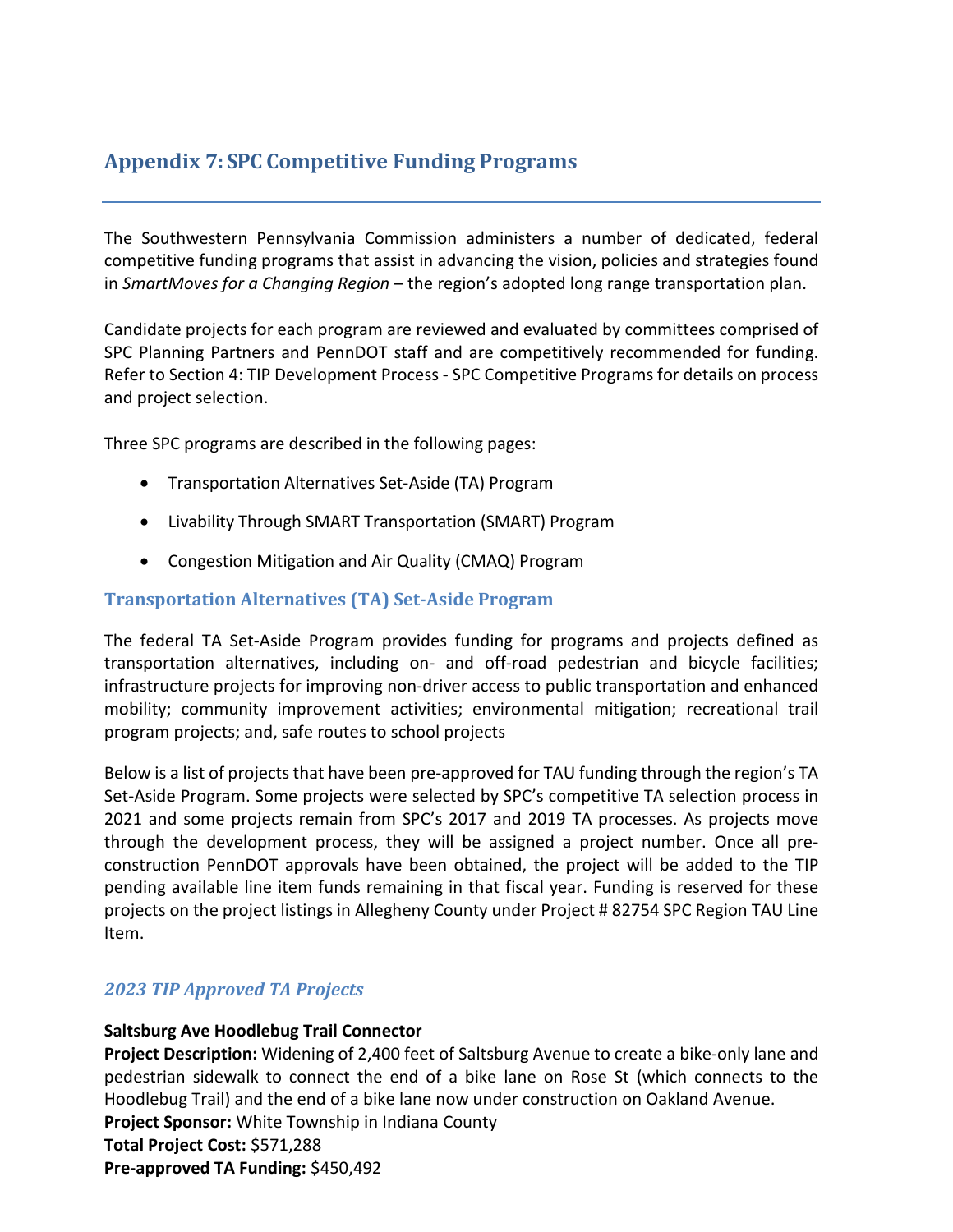#### **Bus Stop Extension Pads**

**Project Description:** Purchasing of eight bus stop extension pads to expand rider waiting areas at the most heavily used PAAC bus stops**. Project Sponsor:** Port Authority of Allegheny County **Total Project Cost:** \$400,000 **Pre-approved TA Funding:** \$280,000

#### **Pearce Mill Road Bicycle and Pedestrian Improvements - Phase Two**

**Project Description:** Improvements to existing pavement and sub-base and resolution of drainage problems along Pearce Mill Road, along with the addition of designated bike lanes and/or pedestrian walkways.

**Project Sponsor:** Allegheny County Department of Public Works **Total Project Cost:** \$3,905,251

**Pre-approved TA Funding:** \$1,000,000

#### **Union Township TA Project**

**Project Description:** Installation of sidewalks along Bluff St, Spring St, Smithfield St, Walter St, Magee St, West Division St, and Boroline St in Union Township as part of a larger redevelopment effort in the project area.

**Project Sponsor:** Union Township in Lawrence County

**Total Project Cost:** \$1,290,269

**Pre-approved TA Funding:** \$1,000,000

#### **Better Boulevard - Phase 1**

**Project Description:** Addition of sidewalks, curb ramps, ADA strips, high-visibility crosswalks and pedestrian countdown signals at the Mt Royal Blvd and Wetzel Road intersection, as well as installation of sidewalks along Mt Royal Blvd and Wetzel Road. **Project Sponsor:** Shaler Township in Allegheny County

**Total Project Cost:** \$428,140

**Pre-approved TA Funding:** \$358,527

#### **Blairsville Riverfront Trail**

**Project Description:** Repairs and drainage improvements to reduce maintenance demands and resolve safety issues on the 1.7 mile long Blairsville Riverfront Trail. **Project Sponsor:** Indiana County Commissioners **Total Project Cost:** \$317,000

**Pre-approved TA Funding:** \$292,000

#### **Kiski Junction Acquisition**

**Project Description:** Acquisition of a parcel of land from Crooked Creek to the south side of the Kiski Bridge, formerly owned by the Kiski Junction Railroad, which will eventually be converted to 14 miles of trail. This trail would connect the Armstrong Trails to the Baker, Treadway, Rachel Carson, Three Rivers Heritage and Butler Freeport Community Trails.

**Project Sponsor:** Armstrong County **Total Project Cost:** \$3,500,000

**Pre-approved TA Funding:** \$2,000,000\*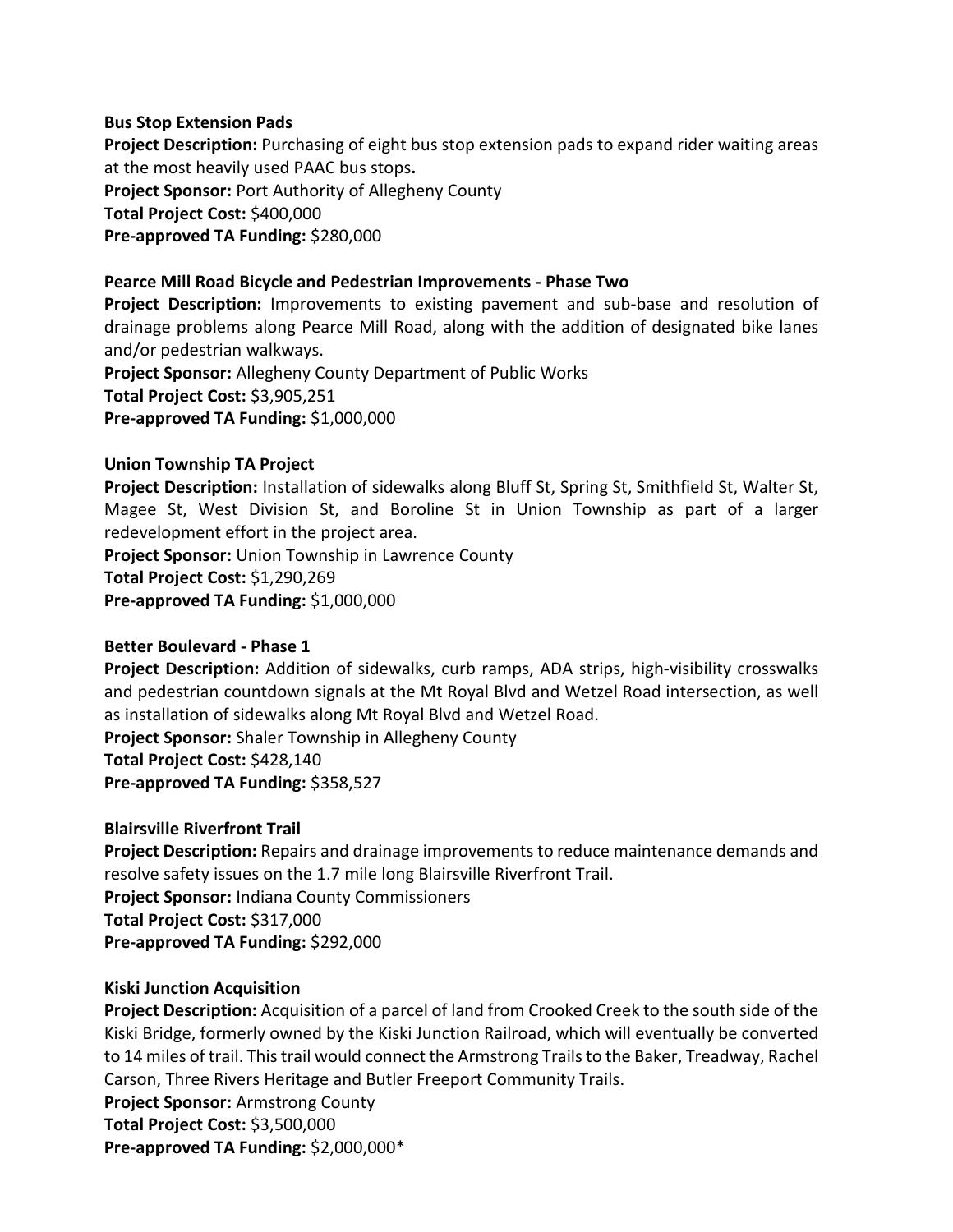\*Funding for Kiski Junction Acquisition was made possible due to an increase in TA funds in 2022 as part of the Infrastructure Investment and Jobs Act (IIJA).

#### *2021 and 2019 TIP Approved and Unprogrammed TA Projects:*

#### **South 21st Street Complete Green Street Project**

**Project Description:** The South 21st Street Complete Green Street Project is a joint project of the Western Pennsylvania Conservancy (WPC), the City of Pittsburgh, and the Pittsburgh Water & Sewer Authority (PWSA). The project will dramatically improve the South 21st Street streetscape in the Southside Flats neighborhood of Pittsburgh through the creation of a multifunctional urban greenway and transportation corridor. Major improvements include green infrastructure to control more than 4 million gallons of stormwater runoff annually; improved pedestrian safety & passage; and trees and planting areas to enhance the corridor.

**Project Sponsor:** City of Pittsburgh **Total Project Cost:** \$5,852,000

**Pre-approved TA Funding:** \$1,000,000

#### **Three Rivers Heritage Trail Brackenridge Section**

**Project Description:** Brackenridge is working on a project that will connect a little over a half mile trail in their community along the riverfront. This project will connect to the completed on-road trail in Tarentum and to the developing trail and riverfront park in Harrison Township. This trail connection project will not only build connection for members of the Brackenridge community. As a part of the developing Erie to Pittsburgh Trail System, it will connect to roughly 270 miles of trail once completed, expanding the economic impact of these long-distance corridors.

**Project Sponsor:** Brackenridge Borough **Total Project Cost:** \$358,123 **Pre-approved TA Funding:** \$284,44

#### **Summit Park Drive Complete Street**

**Project Description:** The project will improve safety and mobility along Summit Park Drive for pedestrians and bicyclists as it involves the construction of a dedicated bike/pedestrian lane and other related streetscape enhancements along Summit Park Drive.

**Project Sponsor:** North Fayette Township **Total Project Cost:** \$877,250 **Pre-approved TA Funding:** \$775,750

## **Livability Through SMART Transportation (SMART) Program**

SPC's SMART Program is intended to encourage sponsors to plan and implement strategies consistent with the policies of the region's adopted Long-Range Transportation and Development Plan (*SmartMoves for a Changing Region*) as well as local and county comprehensive plans. A Smart Transportation project links transportation investments and land use planning to decision-making, creating transportation facilities that are safe, sustainable, responsive to the needs of all users, and supportive of community planning goals.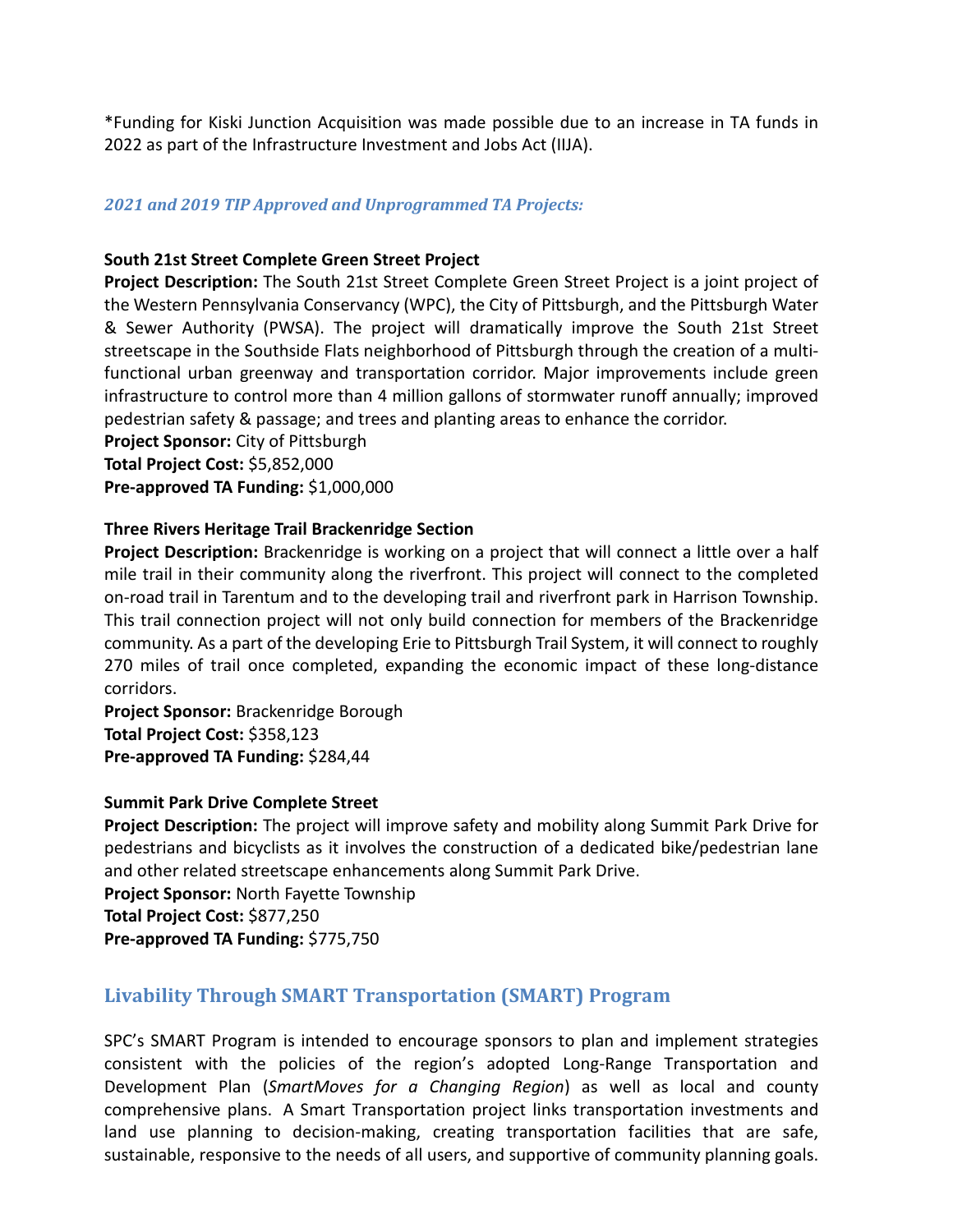The program is designed to provide multimodal connections and community livability enhancements beyond traditional asset management-focused projects.

Candidate projects for the program associated with the 2023-2026 TIP update are currently under evaluation. Projects are anticipated to be selected in May of 2022 and the selected projects will be added to SPC's list of pre-approved SMART program projects. Funding for the Livability through Smart Transportation Program is reserved under project #94698 SPC Smart Transportation Initiative Line Item. As projects move through the development process, they will be assigned a project number and phases will be added to the TIP at the appropriate time via TIP modification pending available funds in the line item for the fiscal year.

## *2023 TIP Approved SMART Projects*

**2022 Smart Projects (**MPMS #94698) **Project Description:** Project selections underway for project to be programmed during 2023- 2026 TIP.

**Program Funding:** \$6,000,000

#### *2021 and 2019 TIP Approved and Unprogrammed SMART Projects:*

#### **SR 837-A43 Glenwood Interchange Pedestrian Structure**

**Project Description:** Provision of pedestrian accessibility at the Glenwood Bridge Interchange in Allegheny County by way of using ADA compliant ramps, and construction of a pedestrian structure and pedestrian walkway connections.

**Project Sponsor:** PennDOT District 11 **Total Project Cost:** \$6,000,000 **Pre-approved SMART Funding:** \$1,000,000

#### **Freeport Borough Trail Town Master Plan**

**Project Description:** Development of a master plan to establish Freeport Borough as a hub for the regional trail network. **Project Sponsor:** Armstrong County **Total Project Cost:** \$250,000 **Pre-approved SMART Funding:** \$200,000

#### **PA 88: Charleroi Betterment**

**Project Description:** As part of the larger betterment project, sidewalk improvements and ADA compliance upgrades in Charleroi Borough, Washington County, along McKean and Fallowfield Avenues. Project will also encompass aspects of storm water management and access management.

**Project Sponsor:** PennDOT District 12 **Total Project Cost:** \$10,000,000 **Pre-approved SMART Funding:** \$1,000,000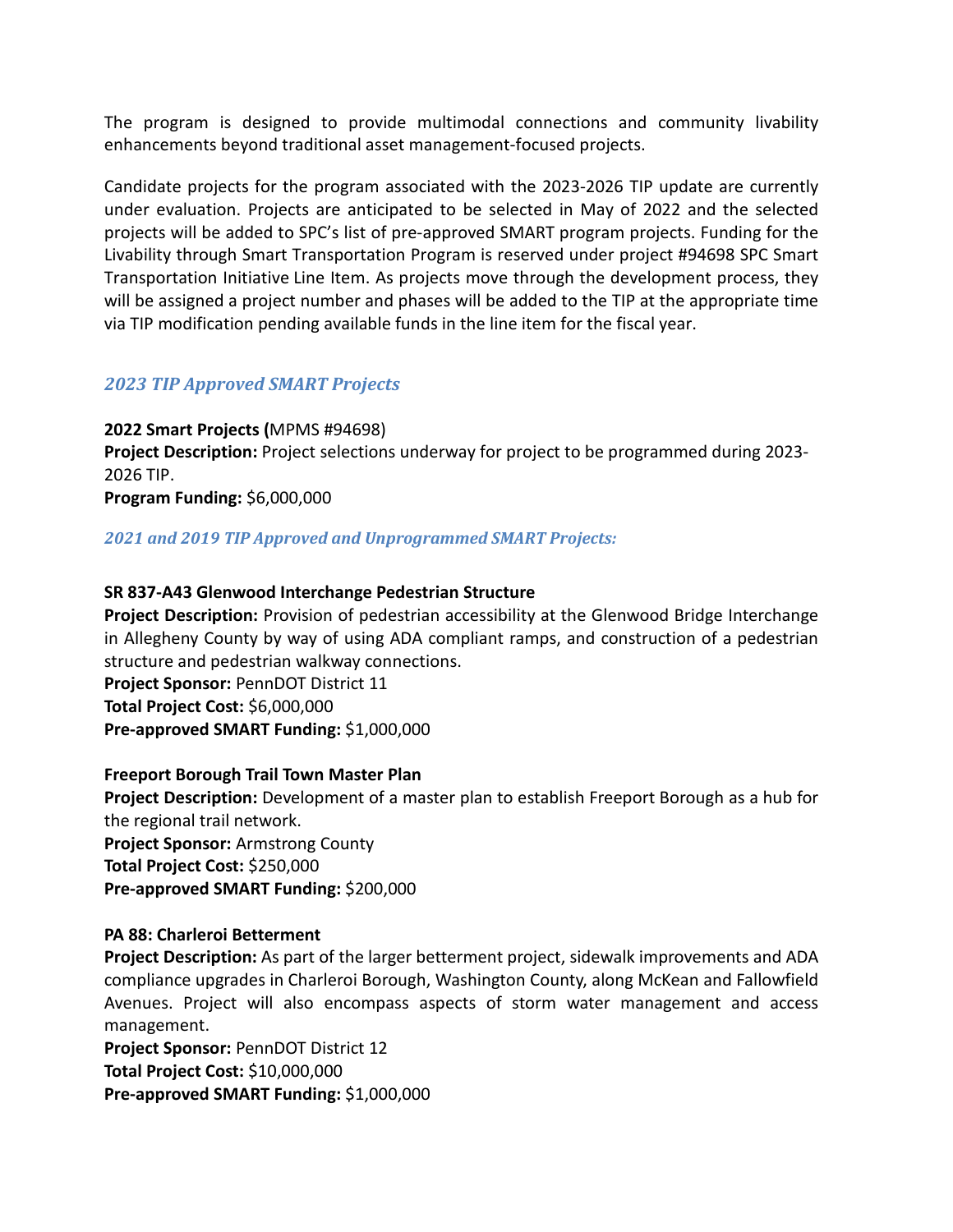#### **LVTIP: PA 819 to Norvelt**

**Project Description:** As part of the larger Laurel Valley Transportation Improvement project in Westmoreland County, funds will be used to construct wider shoulders that will be included as the new typical section for the length of the corridor, creating a safe travel lane for multimodal travelers and connecting to regional trails.

**Project Sponsor:** PennDOT District 12 **Total Project Cost:** \$51,375,000 **Pre-approved SMART Funding:** \$750,000

#### **Westmoreland Heritage Trail Park and Ride/Trail Head**

**Project Description:** Development of a trailhead parking/park-n-ride lot servicing the Westmoreland Heritage Trail in Murrysville, Westmoreland County. **Project Sponsor:** Westmoreland County Transit Authority **Total Project Cost:** \$261,400 **Pre-approved SMART Funding:** \$209,120

#### **Sylvan Avenue Multimodal Path**

**Project Description:** Bicycle and Pedestrian enhancements associated with Sylvan Ave in the City of Pittsburgh, Allegheny County. **Project Sponsor:** City of Pittsburgh **Total Project Cost:** \$1,250,000 **Pre-approved SMART Funding:** \$1,000,000

#### **Monaca Gateway Roundabout**

**Project Description** Development of a roundabout at the 17th Street and Pennsylvania Avenue intersection in Monaca Borough, Beaver County. **Project Sponsor:** Borough of Monaca **Total Project Cost:** \$4,520,000 **Pre-approved SMART Funding:** \$1,000,000

#### *2021 TIP Approved and Programmed SMART Projects:*

The following projects were selected during the 2020 SMART process and were programmed on the 2021 TIP. These projects were selected after the adoption of the 2021 TIP, and as such were not listed in the document's appendix, which is why they are being notated here:

#### **Brodhead Road Feasibility Study**

**Project Description:** Study to facilitate increased traffic on Brodhead Road (SR 3007) in Beaver County. Future proposed project areas will be identified based on safety concerns and to improve user experience.

**Project Sponsor:** Beaver County

**Total Project Cost:** \$312,500

**Pre-approved SMART Funding:** \$250,000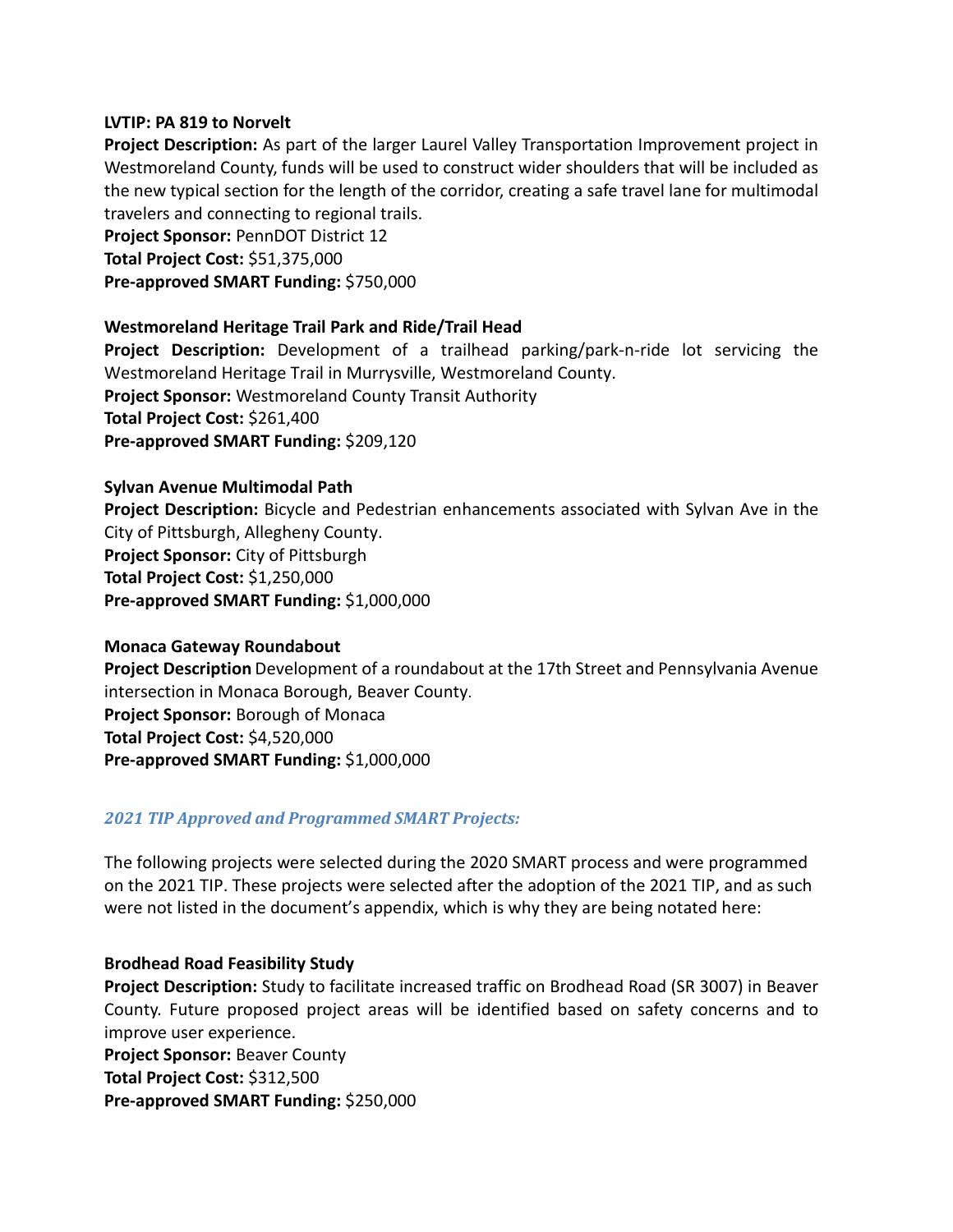#### **10-2 SR 3021 (Franklin Road) Corridor Improvements**

**Project Description:** Design funds to incorporate a shoulder width increase from 4' to 5' promoting a pedestrian and bike friendly travel lane along SR 3021 (Franklin Road) in Butler County.

**Project Sponsor:** PennDOT District 10 **Total Project Cost:** \$1,817,696 **Pre-approved SMART Funding:** \$575,000

#### **Indian Springs Road/Rustic Lodge Road Intersection**

**Project Description:** Supplemental design funds to permit the advancement of intersection widening and pedestrian friendly improvements at the Indian Springs Rd intersection in Indiana County, in order to increase safety, reduce congestion, and enhance future secondary access to the nearby Windy Ridge Business and Technology Park.

**Project Sponsor:** PennDOT District 10 **Total Project Cost:** \$450,000 **Pre-approved SMART Funding:** \$200,000

#### **Mellon Terrace Multimodal Facility**

**Project Description:** Development of a transit terminal for two major PAAC bus routes, the 71A Negley and 71B Highland Park which have their northeastern termini in the Highland Park neighborhood.

**Project Sponsor:** Port Authority of Allegheny County **Total Project Cost:** \$1,000,000 **Pre-approved SMART Funding:** \$800,000

#### **Butler Main Street Streetscape Phase Three (Final Phase)**

**Project Description:** Completion of upgrades to Main Street in the City of Butler, which have included new street lighting, sidewalks, crosswalks, ADA curb ramps, signage, benches, and bike racks.

**Project Sponsor:** Butler County **Total Project Cost:** \$349,170 **Pre-approved SMART Funding:** \$279,336

## **SR 3007/Frankford Rd – Allegheny Co Line Project Description:** Rehabilitation of Brodhead Road in Beaver County within the project

limits. **Project Sponsor:** PennDOT District 11 **Total Project Cost:** \$14,500,000 **Pre-approved SMART Funding:** \$1,000,000